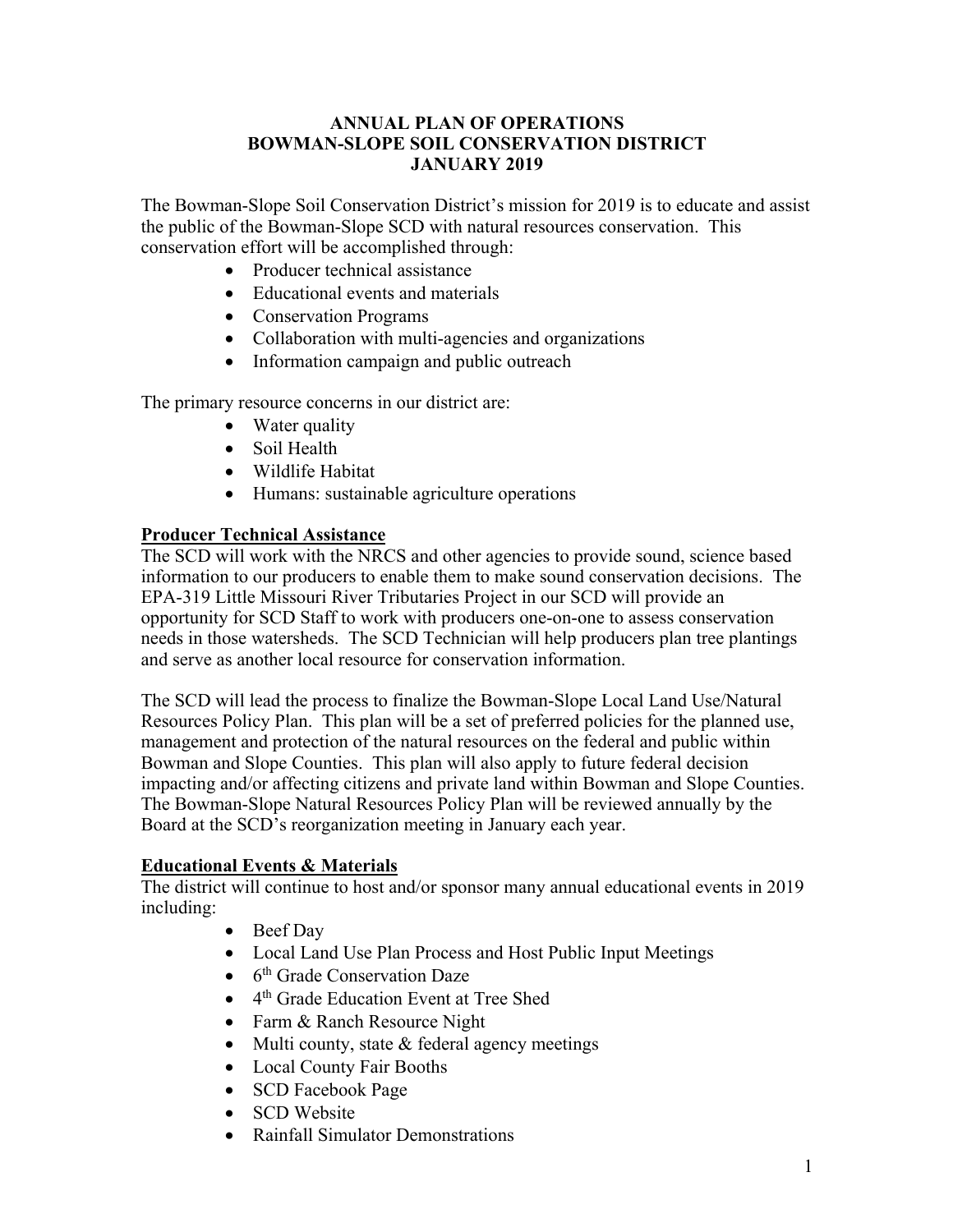• Regional Conservation Partnership Program (RCPP) Grant

Staff will work on developing an elementary school age tree program and Ag in the Classroom event.

Continue to work with producers and other agencies on Sage Grouse related issues.

### **Conservation Programs**

The SCD will promote and help implement all USDA Conservation programs, including but not limited to EQIP, CRP, CSP, and the Agricultural Conservation Easement Program.

The effort to promote reduced tillage operations will continue with the SCD's no-till drill rental program, where producers can rent one of two 1590 John Deere Drills.

The SCD will also continue their tree program by offering:

- Conservation tree stock for sale
- Service: Machine tree plantings
- Service: Weed Barrier Fabric and installation

The EPA-319 Little Missouri Tributary Watersheds Project will be a conservation program in this project area. The goals of this project is to improve water quality through improved soil health and watershed function.

The RCPP program will provide cost-share and technical assistance for tree plantings within the Bowman-Slope Soil Conservation District.

ND Outdoor Heritage Fund, NDASCD tree planting program & Grazing Conservation Program.

Natural Resources Trust Educational Grant to purchase youth conservation educational materials.

ND Department of Energy Solar System Cost-Share Grant & Program.

#### **Collaboration with Multi-Agencies and Organizations**

The SCD will continue to collaborate conservation efforts with:

- Natural Resources Conservation Service (NRCS)
- NDSU Extension Service
- US Forest Service
- Farm Service Agency
- Bureau of Land Management (BLM)
- Bowman & Slope County Commissions
- Bowman & Slope County Weed Boards
- Little Missouri Grazing Association
- Horse Creek Grazing Association
- Technical Service Providers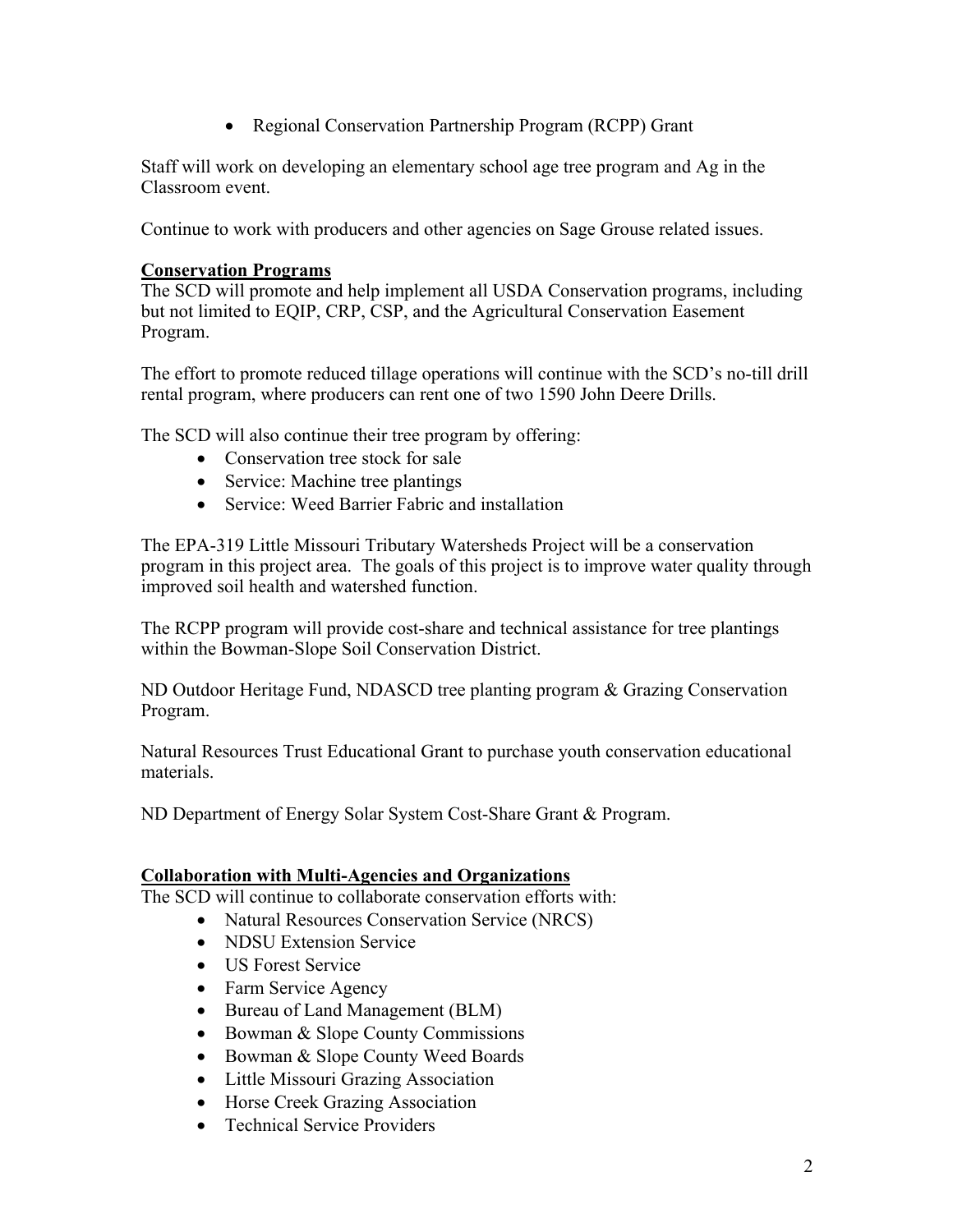- ND State Forest Service
- ND Department of Health
- ND Game & Fish
- US Fish & Wildlife Service
- North Dakota Department of Transportation
- Bowman Chamber of Commerce
- US Corp of Engineers

The established relationship between the SCD and Bowman NRCS Field Office will continue to promote and encourage the conservation of the natural resources in our district through technical assistants and program implementation.

The SCD will continue to work with the US Corp of Engineers in planting and managing trees for wildlife on the US Corp land by the Bowman-Haley Dam.

With the funding from the Soil Conservation District Assistance Program the SCD will promote soil health and provide conservation technical assistance to producers to promote and implement the NRCS programs.

## **Information Campaign and Public Outreach**

The SCD will make a strong effort to promote conservation, technical resources, and conservation programs through a variety of media including:

- Annual report
- Local radio spots
- County Fair Booth displays
- Attendance to other agriculture industry meetings & events
- Bi-Annual Soil Conservation Achievement Winner Program
- Tree Care Award Program
- Graduating High School & Current College Student Scholarships
- Sponsorship of Range Camp Students
- Office displays and pamphlets
- Chamber of Commerce Member
- SCD Facebook Page and Website
- Slope County Fair Trophy Sponsor

## **Finances**

The SCD financial resources to support operations will include but are not limited to:

- 1. Tree program: the sale and planting of conservation trees and weed barrier fabric
- 2. No-Till Drill rentals
- 3. County Mill Levy
- 4. EPA-319 funds
- 5. State Soil Conservation District Assistance Program
- 6. Plantskydd Dear Repellant sales
- 7. NRCS Grant and Funding Opportunities

The SCD will continue to pursue new grant sources and local sponsorships to support the planned educational activities.